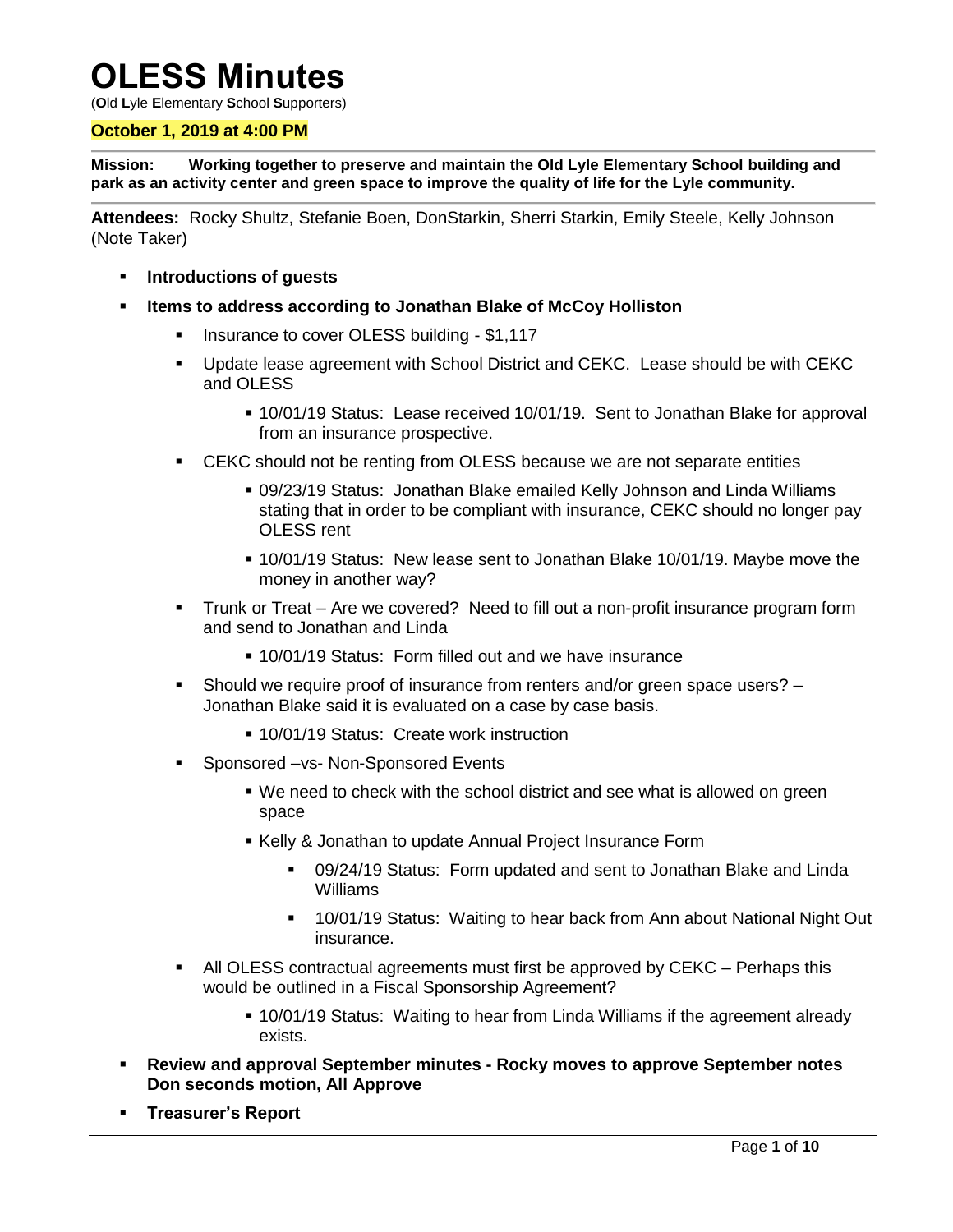- November  $1<sup>st</sup>$  stop Porta Potty
- **PUD Charging Erratically Regarding Water Usage - Don**
	- Issues seemed to start when the new Smart Hub was installed. Installed in June 2019
	- There is no leak because we can see that the water meter is not running when the building and sprinkling system is not in use.
	- Don to check out old bills and see if he can figure out when the erratic usage began.
	- 09/03/19 Status: Don and Robert continuing to monitor
	- **10/01/19 Status: Don and Robert continuing to monitor**
- **Events & Rentals - Emily**
- **Community Service for LHS Students – Kevin & Julie (Absent 10/01)**
- **Trunk or Treat – Kevin & Kelly**
	- 12 trunks confirmed so far
- **State Grant Status – \$1,409.82 balance**
	- Paint baseboards Don is working on project himself
	- New grant paperwork available in October, Kelly to work with Ann to generate compliant request. Anyone with ideas, please let Kelly know.
- **Overview of Kelly's meeting with LHS Superintendent Ann Varkados Cell (360) 921-6260 and school board speaker Barb Mills**
	- We are governed by educational RCW's (Revised Code of WA). Ann to send Kelly link to relevant portions.
		- Potential Impacts: Naming policy, BBQ (all food handling on school property requires a food handlers permit), sink – looking like a no go, removal of memorial stone due to naming policy requirements and religious symbolism on public school property
		- 06/04/19 Status: No word from Ann Varkados at this time
		- 07/02/19 Status: Meeting cancelled due to no quorum.
		- 08/06/19 Status: Kelly reached out in June. Ann said she would get back to us during the summer months.
		- 09/03/19 Status: Kelly spoke with Ann. Ann to send us impactful RCW's.
		- 10/01/19 Status: Kelly emailed Ann in September. Ann to send impactful RCW's.
	- Gift of Public funds School board to generate list for OLESS board to review
		- Known items to be addressed: Dumpster pickup, Roberts work from March -October (approx. 2 HRS/week). Additional items may be included.
		- 06/04/19 Status: No word back from school board at this time. Kelly to reach out to Ann.
		- 07/02/19 Status: Meeting cancelled due to no quorum.
		- 08/06/19 Status: Waiting to hear back from LHS Board
		- 09/03/19 Status: Kelly spoke with Ann. LHS attorney is drafting new lease. Significant changes: LAC will be responsible for garbage service and lawn mowing (gift of public funds items). LAC allowed to use LHS lawn mower.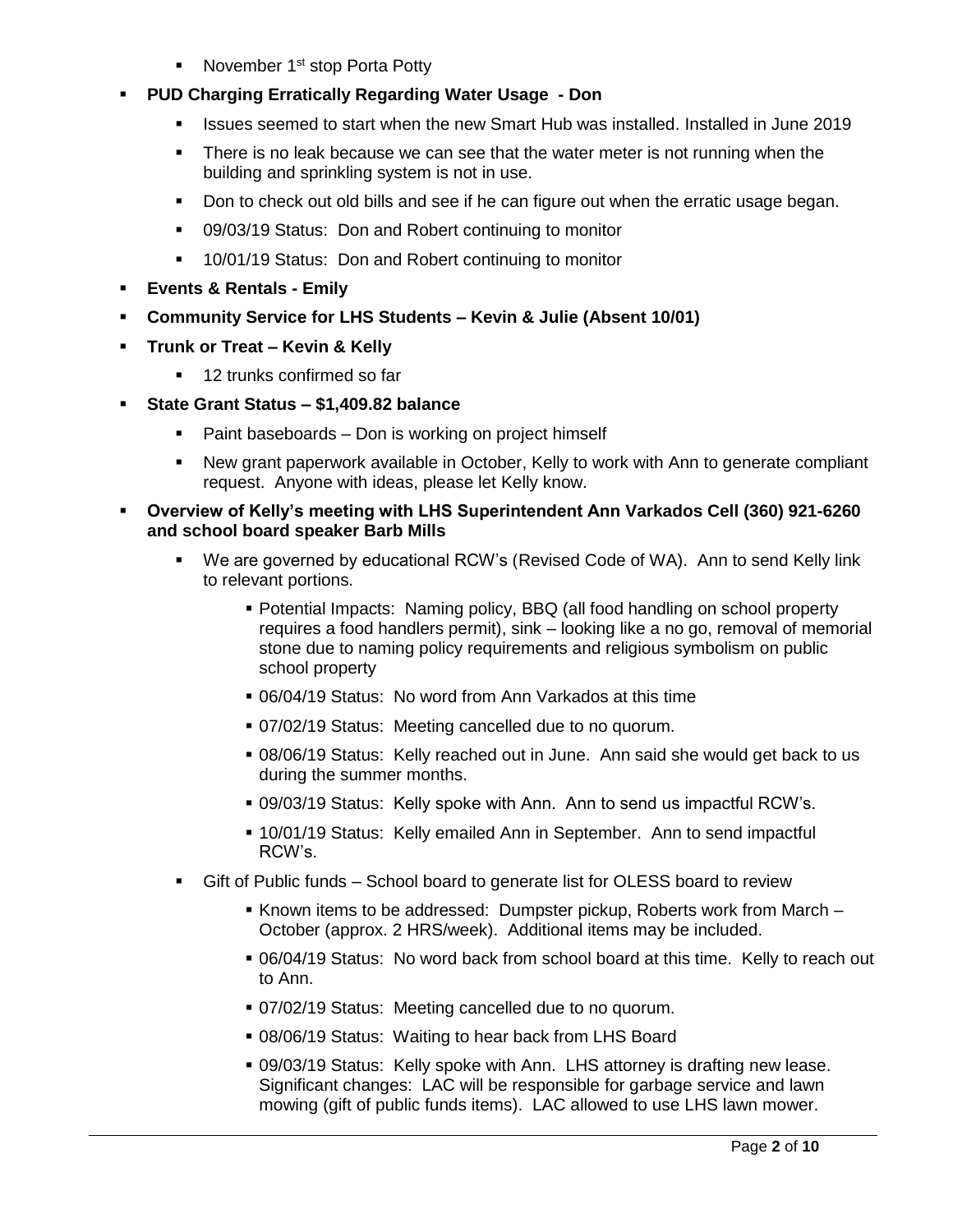10/01/19 Status: Updated lease agreement received on 10/01/19.

# **Building Issues (non-state grant projects)**

- Relocation of BBQ
	- Compliance considerations
	- Needs to be investigated regarding county compliance TBD
	- 05/07/19 Status: Kelly met with LHS Super Intendent and speaker for the school board, Barbara Mills. TBD after review of RCW's.
	- 06/04/19 Status: TBD after review of RCW's. Kelly to reach out to Ann
	- 07/02/19 Status: Meeting cancelled due to no quorum.
	- 08/06/19 Status: Kelly to notify stake holders about notifying county
	- 09/03/19 Status: Kelly spoke with Ann. Ann to see is she can find any information before we approach the county.
	- 10/01/19 Status: Ann confirmed that the school has no permit on file for the Pavilion.
- Installing sink in pavilion
	- **Compliance considerations**
	- Needs to be investigated regarding county compliance TBD
	- 05/07/19 Status: TBD after review of RCW's
	- 06/04/19 Status: TBD after review of RCW's. Kelly to reach out to Ann
	- 07/02/19 Status: Meeting cancelled due to no quorum.
	- 08/06/19 Status: TBD after review of RCW's.
	- 09/03/19 Status: TBD after review of RCW's.
	- 10/01/19 Status: TBD after review of RCW's.

# **Audit of checking – Internal/External etc**

- 3/12/19 Status: Don & Sherri to check with CEKC for requirements
- 3/15/19 Status: Brian Wanless stated that audits may be performed internally
- 05/07/19 Status: Don delivered papers to Stefanie
- 06/04/19 Status: Stefanie Complete with two items to address:
	- Katrina's needs to fill out end time on time cards since she's not salary Don to follow up with Katrina
	- **How are we legally holding money for Lyle Pioneer Days?** Kelly to follow up with CEKC
- 07/02/19 Status: Meeting cancelled due to no quorum.
- 08/06/19 Status: Kelly reached out to Linda Williams. Linda is working with Barbara to figure out how to proceed regarding Pioneer Days money. Linda will get back to us.
- 09/03/19 Status: Kelly spoke with Linda Williams. Linda reaching out to Mindy to determine how to proceed. Linda will get back to us.
- 10/01/19 Status: c/o Linda Williams: Barbara will transfer Pioneer Days funds to CEKC general account. \$264.40 to be transferred.
- **Insurance for OLESS board under CEKC**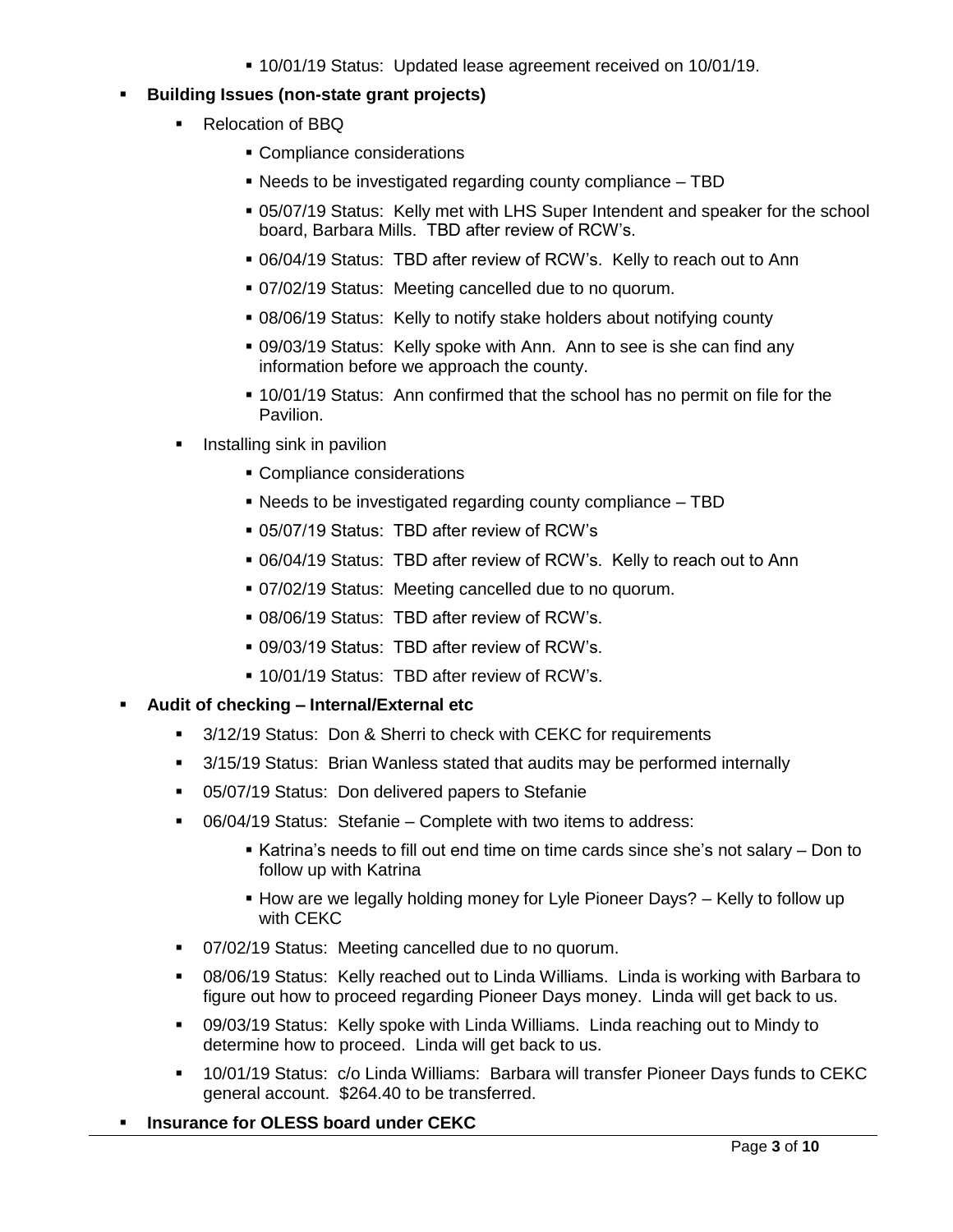- 3/13/19 Status: Don reached out to Linda Williams of CEKC. Linda stated that she is sending out forms for updated coverage but gave no details relative to current coverage.
- 3/15/19 Status: Brian Wanless stated that we should check with Jonathan Blake regarding coverage & that we should provide the names of our board members to confirm coverage.
- 05/07/19 Status: Kelly CEKC is currently in review of all activities and will send us copies of the policy once a new one has been issued
- 06/04/19 Status: Kelly emailed Linda Williams about Pioneer Days on 05/16/19. She forwarded to Jonathan Blake on 05/20/19. No response from either of them. Kelly emailed Linda Williams and Jonathan Blake on 06/03/19. Johnathan Blake responded with a coverage confirmation on 06/04/19. Kelly to follow up with Jonathan Blake about coverage details and potential in person meeting.
- 07/02/19 Status: Meeting cancelled due to no quorum.
- 08/06/19 Status: Jonathan Blake will be at our September meeting to answer questions.
- 09/03/19 Status: OLESS/CEKC affiliation needs to be defined clearly. Kelly to work with Linda Williams to document affiliation.
- 10/01/19 Status: Kelly emailed Linda. Linda is looking to see if a Fiscal Sponsorship agreement exists. Jonathan Blake has updated the CEKC policy to include the building and Halloween Trunk or Treat.

## **Review of consistency between bylaws and practices**

- 3/12/19 Status: All to review WA non-profit handbook and bylaws
- 05/07/19 Status: Public School RCW's must be reviewed and integrated into bylaws
- 06/04/19 Status: Holding pattern until we receive and read all needed information RCW's, Insurance, WA Non-Profit Handbook
- 07/02/19 Status: Meeting cancelled due to no quorum.
- 08/06/19 Status: All to read by laws
- 09/03/19 Status: We may not need our own by-laws. We should follow CEKC's by-laws since we are the same organization. Kelly has requested the CEKC bylaws from Linda Williams
- 10/01/19 Status: Kelly emailed Linda. Linda is looking to see if a Fiscal Sponsorship agreement exists.
- **Should we put all our forms and processes (treasurer reports, audit results etc.) on the bylaws and documents page?**
	- Cloud space might be best place Update from Stefanie
	- Google Documents Rocky moves to use Google Documents Emily seconds, All approve
- **Meeting Requirements**
	- Defined by CEKC
	- Kelly to contact Linda Williams to see if a Fiscal Sponsorship Agreement already exists
- **Open Forum** 
	- Flier with information regarding website, calendar of events for OLESS events. Goal is to inform the community regarding OLESS offerings. – Emily to update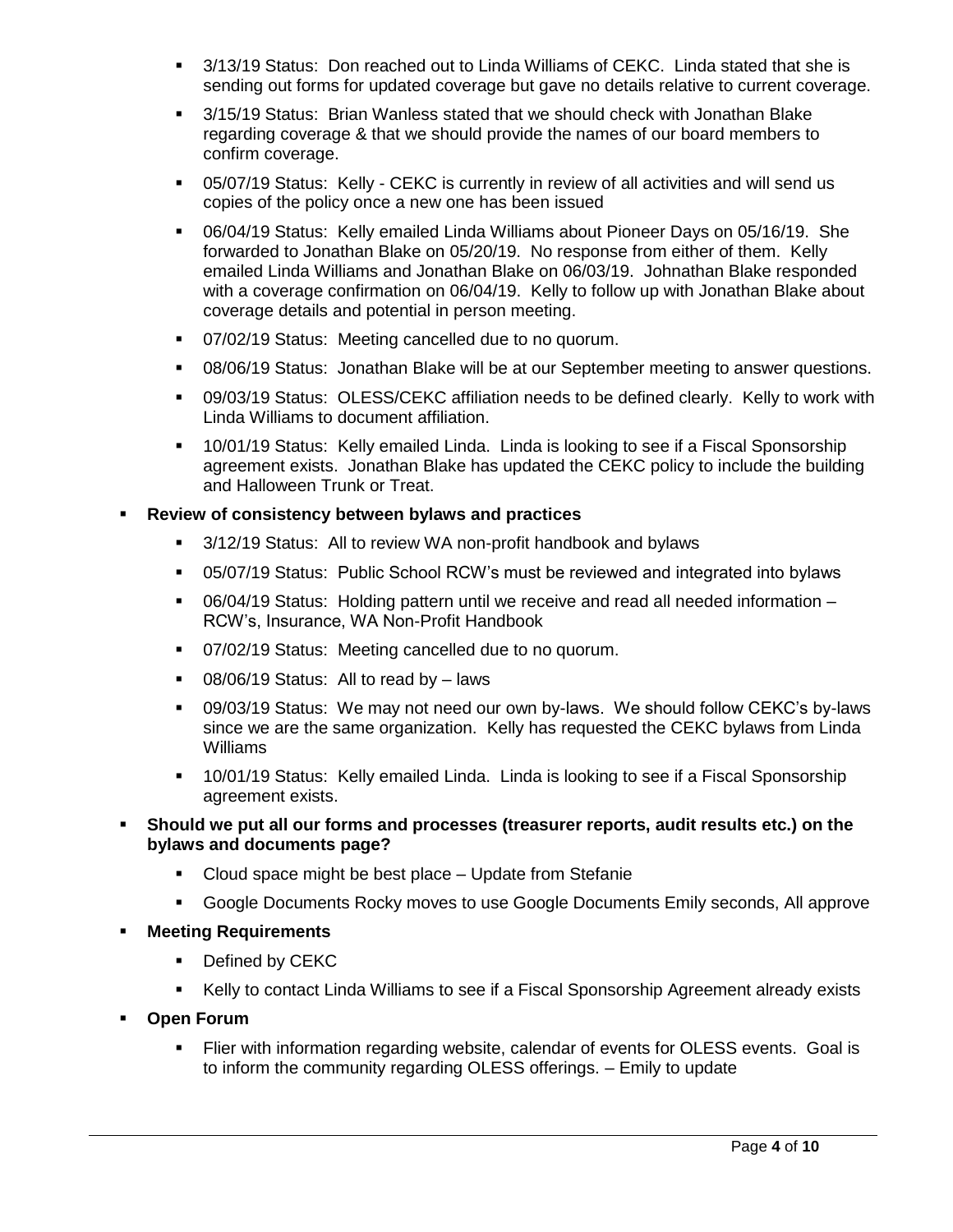# **ACTION ITEMS:**

## **Don:**

- **Get bank info to Kelly to update Stipe**
- Consider cookie, snack etc donation for the Klickitat Trail Run on 11/9
- **Schedule and manage baseboard painting project**
- Give baseboard painting receipts, pics and copy of checks to Kelly for reimbursement
- **Review WA Non-Profit Handbook for review at next meeting:** [https://www.sos.wa.gov/\\_assets/corps/washington-nonprofit-handbook-2018-edition.pdf](https://www.sos.wa.gov/_assets/corps/washington-nonprofit-handbook-2018-edition.pdf)
- **Review bylaws for review at next meeting**
- Talk to KPUD to find out what would be involved to increase community share of water for greenspace

## **Emily:**

- **EXECT** Create flier for LAC to hand out at events
- Email Facebook about removing old LAC page
- Post pictures of last year's Halloween Trunk or Treat Event on social media outlets

#### **Julie:**

- Work with LHS to see if students can earn leadership credits for helping at the LAC
- Consider cookie, snack etc donation for the Klickitat Trail Run on 11/9
- Work with local community groups to generate community calendar
- Follow up with Ann about receiving donation of basketball hoop
- Work with Kevin regarding community service hours for LHS students
- Review WA Non-Profit Handbook for review at next meeting: [https://www.sos.wa.gov/\\_assets/corps/washington-nonprofit-handbook-2018-edition.pdf](https://www.sos.wa.gov/_assets/corps/washington-nonprofit-handbook-2018-edition.pdf)
- **Review bylaws for review at next meeting**
- As Facebook administrator, work with Marsha to update FB to allow visitors to post messages

## **Kelly:**

- **Email Sherri about Janet Perry donation**
- Get bank info from Don for update to Stripe, check to see if we have another transaction entity on Weebly
- Send donation forms to Stefanie Complete
- **Send volunteer hours tracking form to Stefanie Complete**
- **Forward CEKC bylaws to board Complete**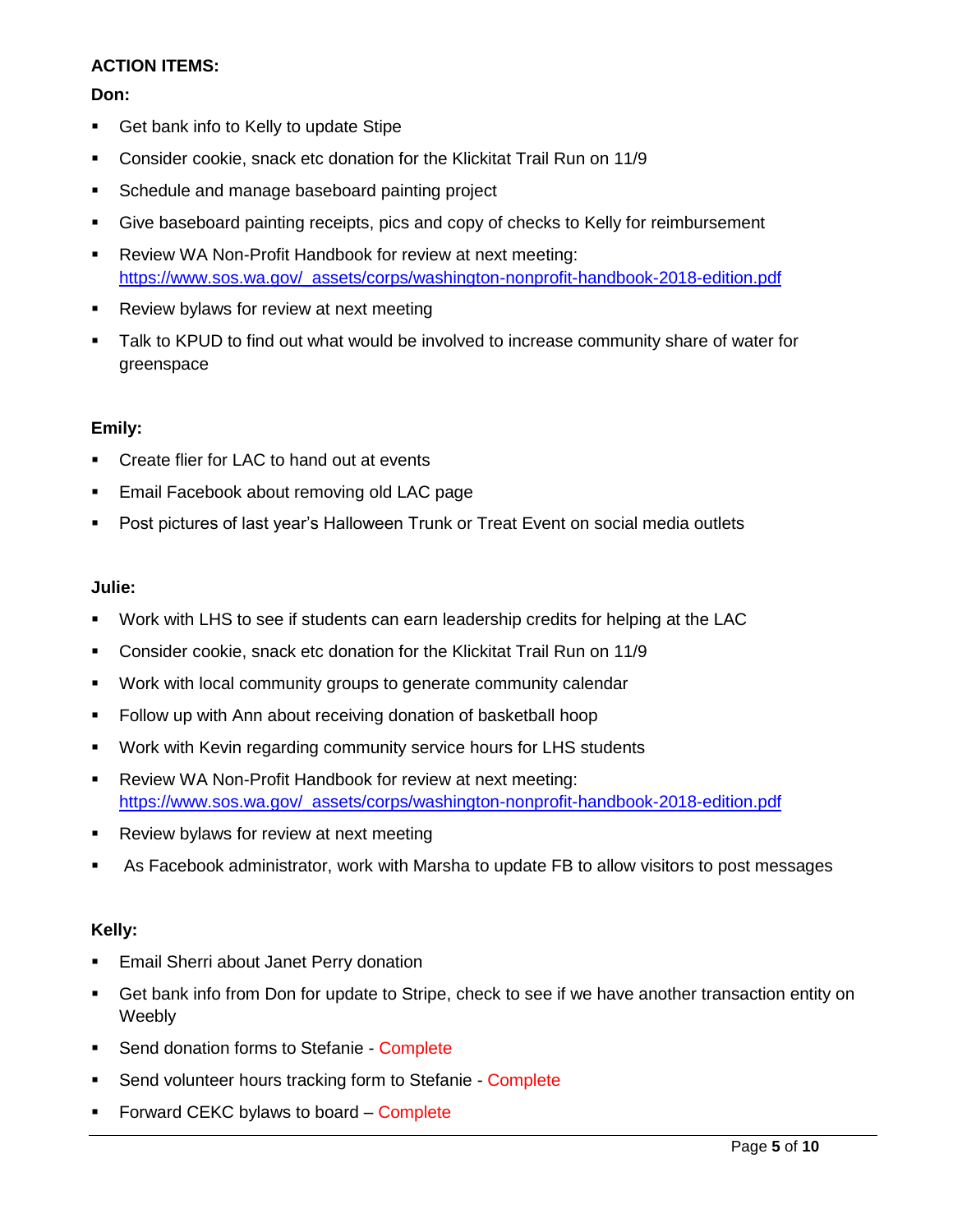- Add Halloween Trunk or Treat Flier & photo slideshow to LAC website Complete
- Consider cookie, snack etc donation for the Klickitat Trail Run on 11/9
- Forward Jonathan Blake the Annual Project Insurance Form submitted in April 2019 Complete
- **Work with Jonathan to update Annual Project Insurance Form appropriately Complete**
- Check with Ann Varkados to see what is allowed on school property regarding events. Is the entire property considered school property (i.e. Lease agreement – who is responsible for what?)
- Notify Ann Varkados that according to Jonathan Blake the updated lease agreement with the school District should be with CEKC and not OLESS.
- Determine how to resolve issue: CEKC should not be renting from OLESS because we are not separate entities
- **Update website to advertise office space for rent Complete**
- Work with Linda Williams to determine if OLESS association with CEKC is a "Fiscal Sponsorship, Joint Venture and Other Collaboration" relative to the Washington State Non-Profit Handbook. Is there already a "Fiscal Sponsorship Agreement" in place?
- **Update LAC website with Halloween Trunk or Treat info Complete**
- **Prepare Trunk or Treat Handouts for Kevin by 9/14 Complete**
- Send pictures of last years' Halloween Trunk or Treat event to Emily Complete
- Send Jonathan Blake building square footage Complete
- Send Jonathan Blake Non Profit Insurance Program Special Event and/or Liquor Liability Supplement form for Trunk or Treat event - Complete
- **•** Determine why OLESS has its own non-profit ID with the state
- **Permanent/long term tenant list to Jonathan**
- Notify all stake holders of our unpermitted structure Ann Varkados notified on 9/3.
- Add information about room rentals to Weebly Complete
- Work with Don and Stefanie to generate audit work instruction and documentation process for internal auditing of OLESS/CEKC checking account
- **Follow up with CEKC about audit finding regarding Lyle Pioneer Days**
- Reach out to Ann about relevant RCW's
- Research if we need copies of proof of insurance from people using the building or greenspace
- **Review relevant public school RCW's**
- Create "List of Contacts for LAC."
- **Generate form to track volunteer hours Complete**
- **-** Review WA Non-Profit Handbook for review at next meeting: [https://www.sos.wa.gov/\\_assets/corps/washington-nonprofit-handbook-2018-edition.pdf](https://www.sos.wa.gov/_assets/corps/washington-nonprofit-handbook-2018-edition.pdf)
- **Review bylaws for review at next meeting**
- **Look into window rebates from PUD**
- **Add Gorgeswap to LAC website**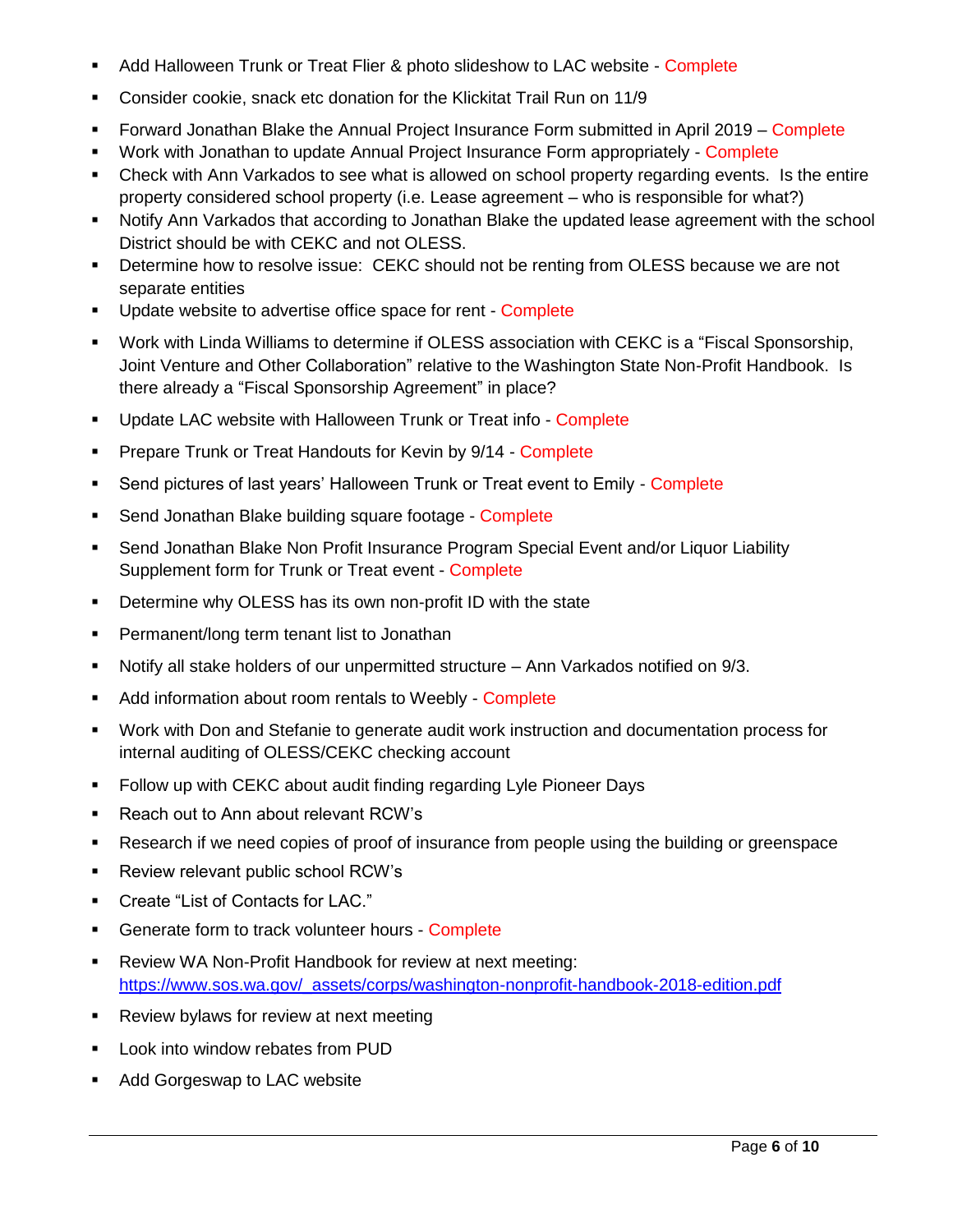- Fix stairs at entryway on west side of building When weather allows, Interface with Klickitat County about entry way/ADA accessibility on North/West portion of building
- **Write grant request for 2020 Consider daycare requirements**

# **Kevin:**

- Get copy of form from Char. Informational form from non-profit to parents
- Work with Julie & LHS to see if students can earn leadership credits for helping at the LAC
- Consider cookie, snack etc donation for the Klickitat Trail Run on 11/9
- Reach out to Ann Varkados (360) 921-626 about Trunk or Treat Event (May we give away alcohol as a prize to adults for best trunk decoration? How does LHS want to be associated with the event? May the students help decorate (Haunted House etc)?
- Get Trunk or Treat handouts from Kelly by 9/14 Complete
- **Reach out the LHS about community service hours for students**
- Review WA Non-Profit Handbook for review at next meeting: [https://www.sos.wa.gov/\\_assets/corps/washington-nonprofit-handbook-2018-edition.pdf](https://www.sos.wa.gov/_assets/corps/washington-nonprofit-handbook-2018-edition.pdf)
- **Review bylaws for review at next meeting**
- Fix stairs at entryway on west side of building When weather allows, Interface with Klickitat County about entry way/ADA accessibility on North/West portion of building

# **Robert:**

- **Install rack in Supply Room**
- **Investigate entry way heater issue**
- **Investigate rugs for hallway**
- **Construct a cage around the HVAC unit**
- **Investigate wireless thermostats for heaters for two rooms**
- **Investigate contacts to potentially restore chimney**
- Replace boards near skate park as soon as the weather allows 8 total
- **Investigate roof leak in boiler room Flashing has been replaced.**
- Replace timer for outside faucet
- Change four fixtures in cat rescue room
- Replace hose with PVC pipe
- **Replace electrical box by the BBQ with outlet with USB port**
- **Investigate repair of door bar closest to skate park**

## **Rocky:**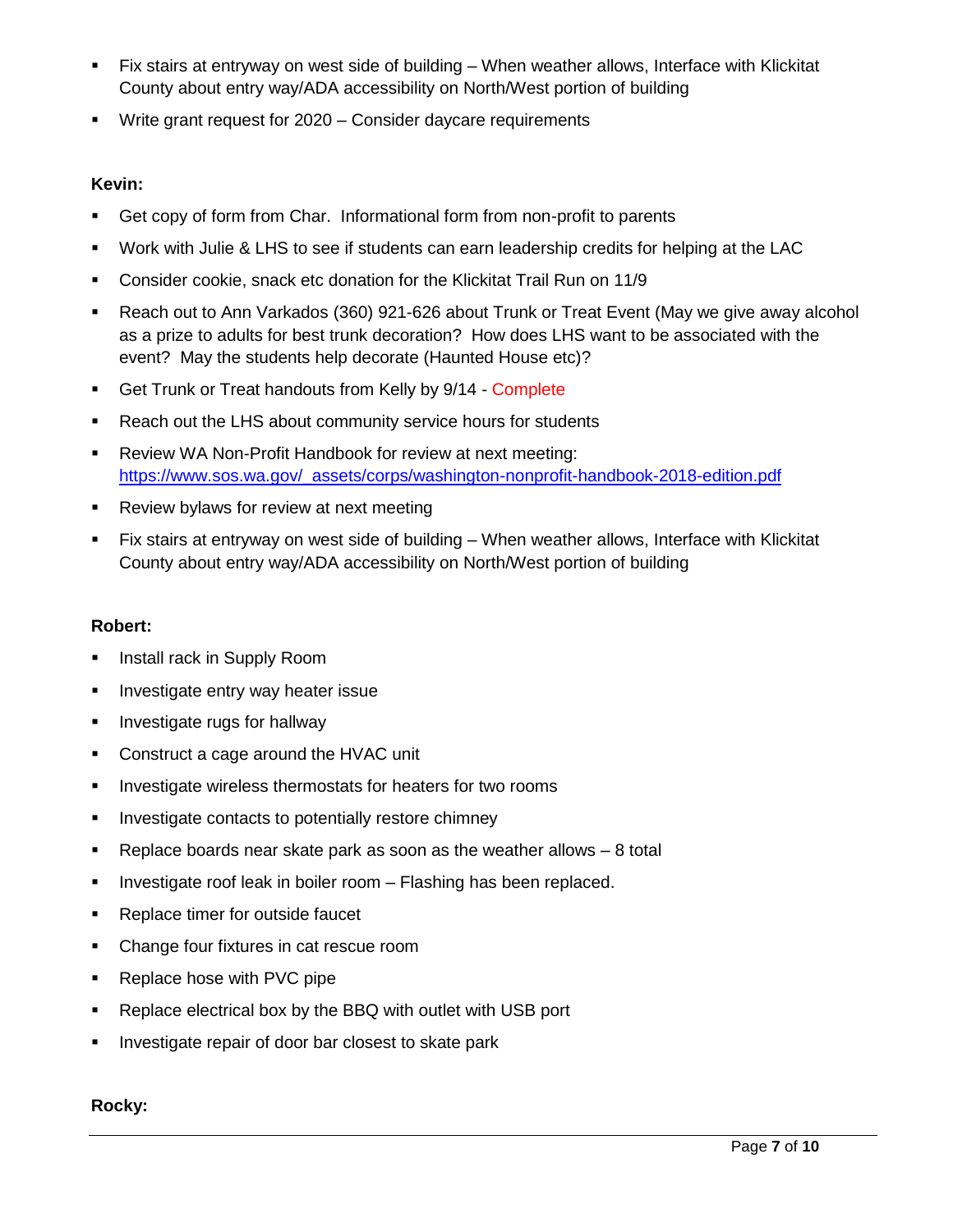- Consider cookie, snack etc donation for the Klickitat Trail Run on 11/9
- **Look into covers for hallway ceiling lights**
- Review WA Non-Profit Handbook for review at next meeting: [https://www.sos.wa.gov/\\_assets/corps/washington-nonprofit-handbook-2018-edition.pdf](https://www.sos.wa.gov/_assets/corps/washington-nonprofit-handbook-2018-edition.pdf)
- **Review bylaws for review at next meeting**
- Paint outside of all OLESS doors Complete
- Submit receipts for paint reimbursement Rocky donated paint and supplies Complete

#### **Sherri:**

- **Ask Barb how much we paid last year for insurance**
- Consider cookie, snack etc donation for the Klickitat Trail Run on 11/9
- **-** Review WA Non-Profit Handbook for review at next meeting: [https://www.sos.wa.gov/\\_assets/corps/washington-nonprofit-handbook-2018-edition.pdf](https://www.sos.wa.gov/_assets/corps/washington-nonprofit-handbook-2018-edition.pdf)
- **Review bylaws for review at next meeting**

#### **Stefanie:**

- **Start up Google Documents**
- Consider cookie, snack etc donation for the Klickitat Trail Run on 11/9
- Work with Don and Kelly to generate audit work instruction and documentation process for internal auditing of OLESS/CEKC checking account
- **Research cloud space/best form to store OLESS documents**
- **Manage documentation of audit findings**
- **EXTER** Attach updated Treasurer reports to minutes
- Begin tracking donation forms Kelly will sent you the form. No need to retroactively track.
- Begin tracking volunteer hours Kelly will sent you form. No need to retroactively track.
- Review WA Non-Profit Handbook for review at next meeting: [https://www.sos.wa.gov/\\_assets/corps/washington-nonprofit-handbook-2018-edition.pdf](https://www.sos.wa.gov/_assets/corps/washington-nonprofit-handbook-2018-edition.pdf)
- **Review bylaws for review at next meeting**
- **Instagram Follow up on Brielle's email (Forwarded from Marcia B)**

#### **Vern:**

Manage flags appropriately/legally - Ongoing

## **PARKING LOT**

- Generate process for requiring proof of insurance from renters and/or green space users
- Create process for renting tables and chairs to green space users